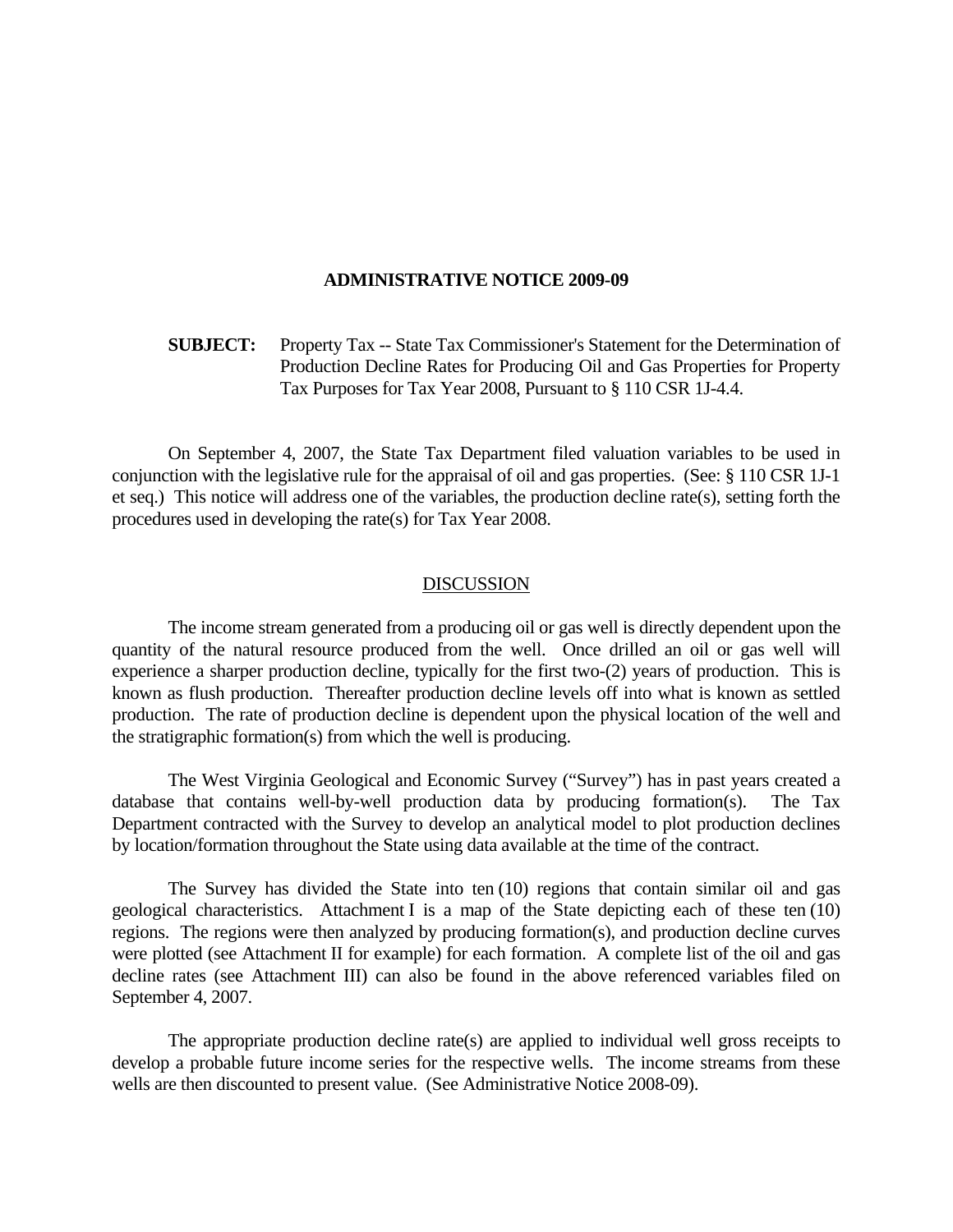### Administrative Notice 2009-09 **Page 2**

 For more information concerning the development of oil and gas well production decline rates contact the State Tax Department at (304) 558-3940.

Issued: January 30, 2009 Christopher G. Morris

 State Tax Commissioner West Virginia State Tax Department

Property Tax Division Monday through Friday P. O. Box 2389 Phone: (304) 558-3940 Charleston, WV 25328-2389 FAX: (304) 558-1843

State Tax Department Operator on Duty 8:30 am - 5:00 pm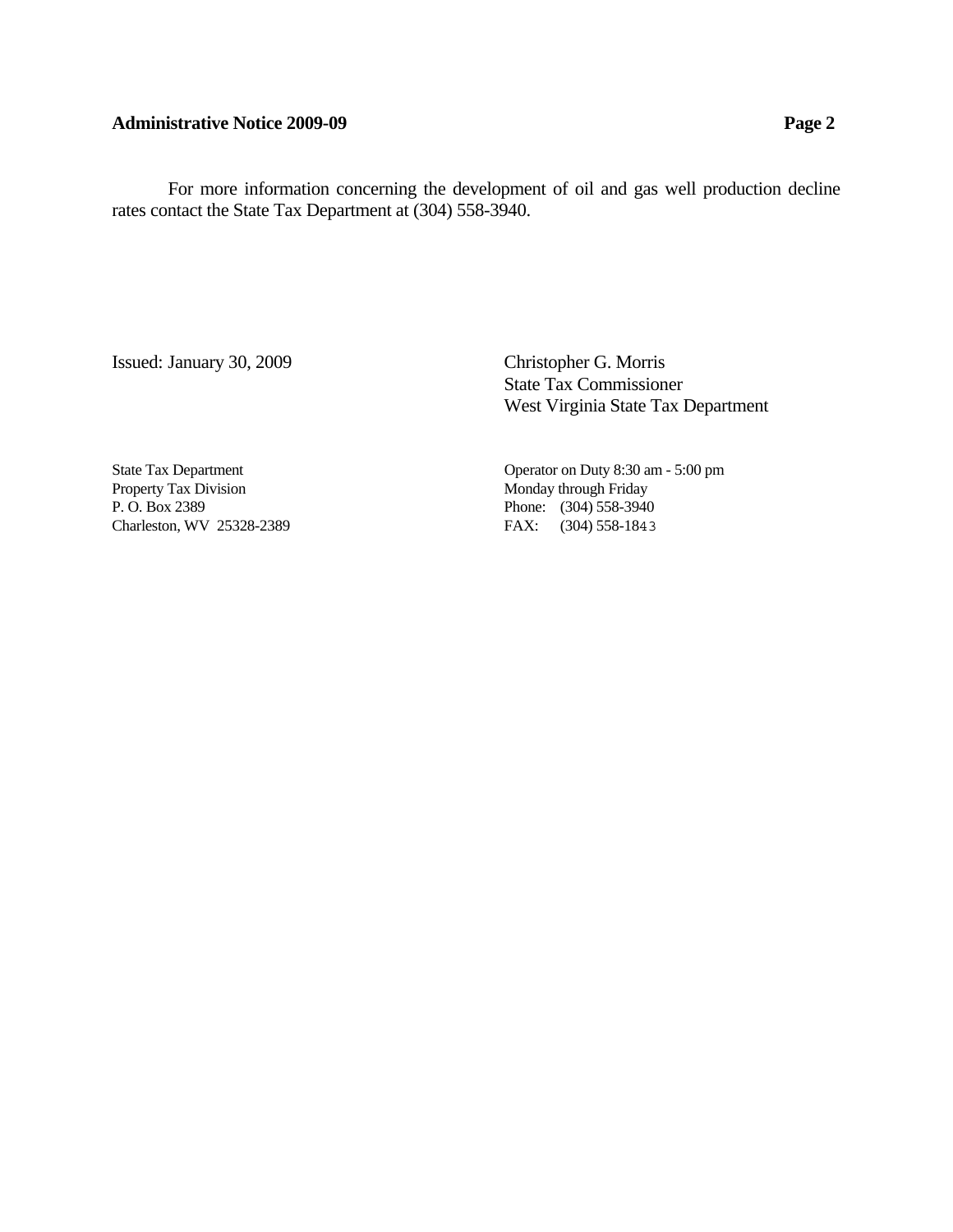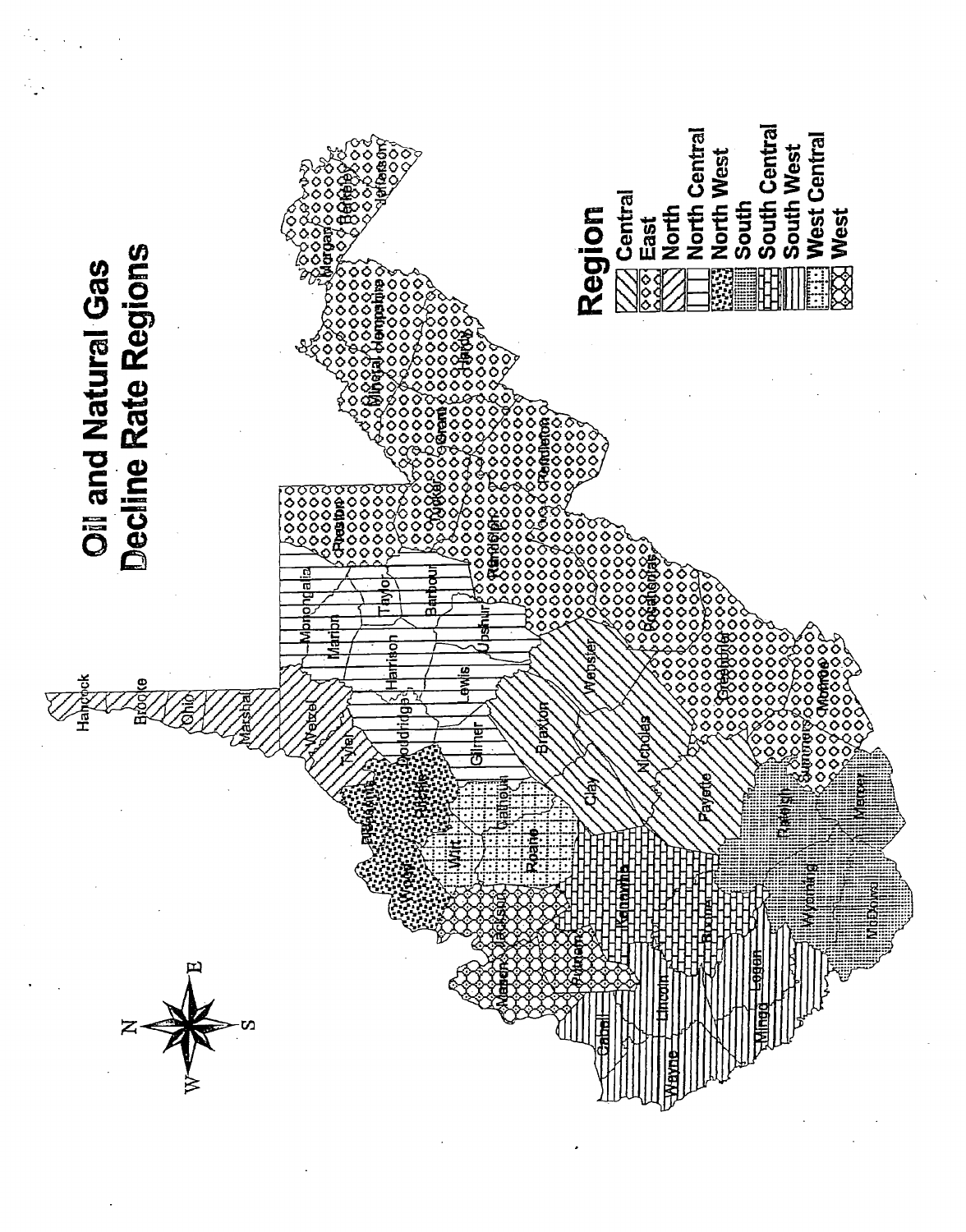



Sizio ol Weat Virginia Gaston Caparan  $G$ avermar

Department of Commerce, Labor, & Environmental Resources Licoust A. Harrey, Secretary

Geological and Economic Survey Larry O Wesselars Director Carl J. Smith, Deputy Director

## Central Region:

Formation = Big Lime

# Model

| Decline from 1st to 2nd year $\approx .34$ |         | $(F \nob{\text{survations used}} = 78)$  |
|--------------------------------------------|---------|------------------------------------------|
| Decline from 2nd to 3rd year $= .34$       |         | $\ell^2$ observations used = 63)         |
| Decline after 3rd year                     | $= -13$ | (F observations used ranged from 37 to 5 |

|            | Normalized Decline |                    |
|------------|--------------------|--------------------|
| <u>Yer</u> | <u>Observed</u>    | Modd               |
| 2          | 1.00<br>.66<br>.43 | 1.00<br>.66<br>.43 |
| $\cdot$    | .33<br>.27         | .38<br>.33         |
| 6          | .23                | .23                |
| 8          | .26<br>.20         | .24<br>.21         |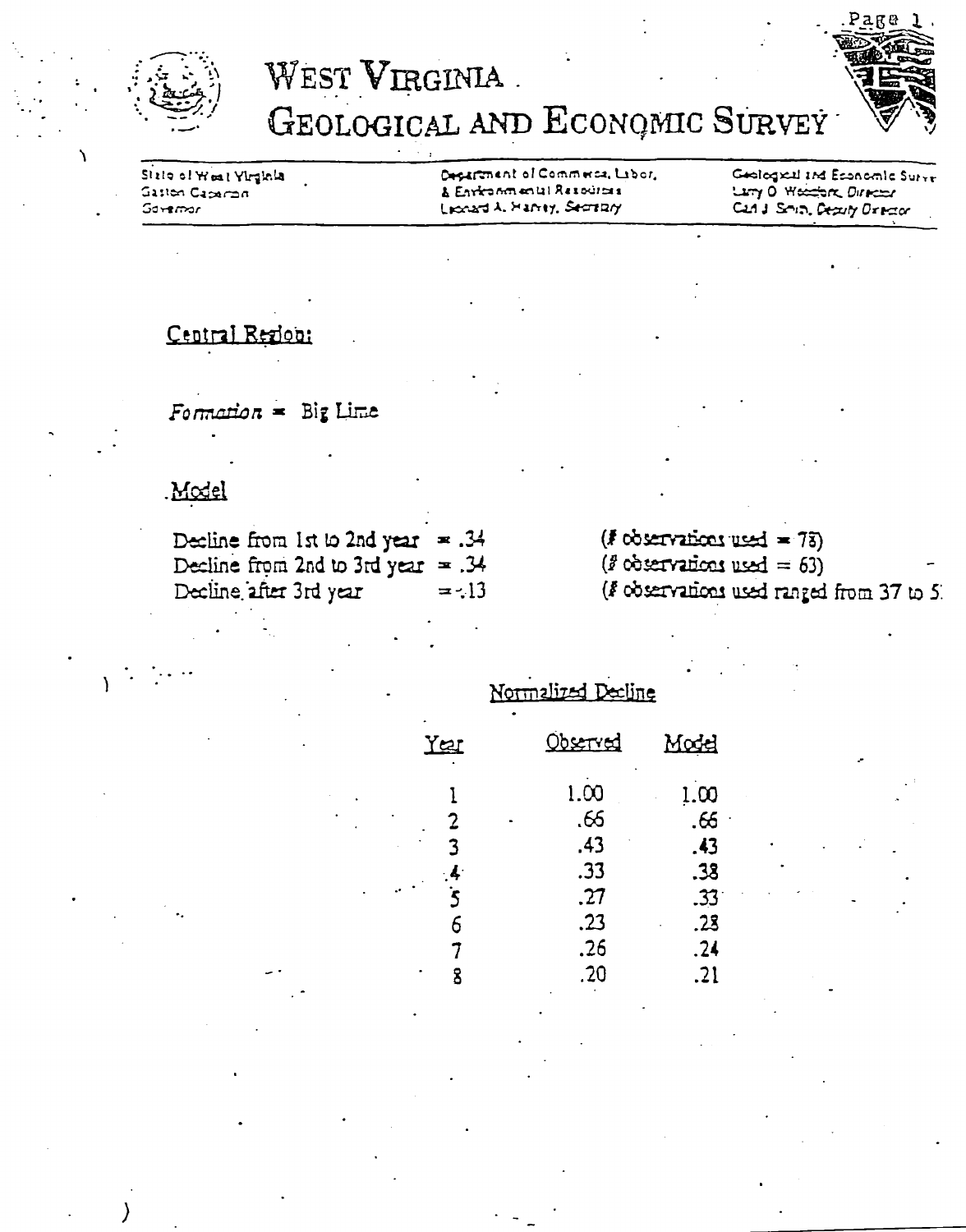Page  $2$  of  $2$ 

 $\overline{r}$ 



**BIG LIME** 

**OBSERVED FITTED** 耳

 $\mathcal{Y}$ 

 $\dddot{\cdot}$ 

 $\mathbf{I}$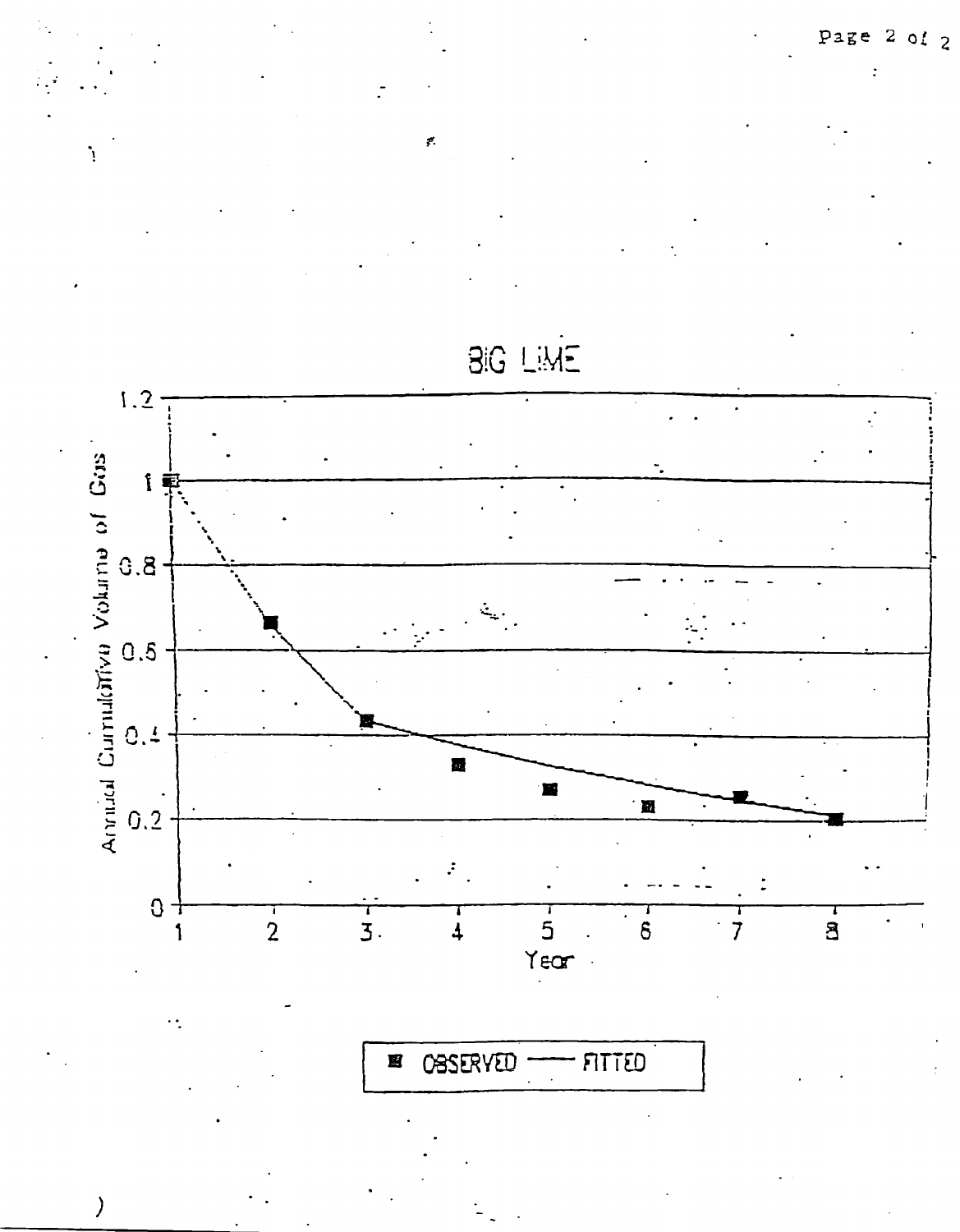$\mathcal{A}^{\pm}$ 

 $\sim$  $\bar{\mathcal{L}}$ 

 $\frac{1}{2} \left( \frac{1}{2} \right) \frac{1}{2} \left( \frac{1}{2} \right)$ 

| Code |                     | Central | Central | <b>Central</b>  |                 |
|------|---------------------|---------|---------|-----------------|-----------------|
|      |                     | Near 1  |         | $Year2$ Year 3+ | <b>Braxton</b>  |
| 12   | Alexander, Benson   | $-0.31$ | $-0.20$ | $-0.10$         | Clay            |
| 14   | Benson              | $-0.48$ | $-0.08$ | $-0.08$         | Fayette         |
| 16   | Benson, Balltown    | $-0.45$ | $-0.16$ | $-0.12$         | <b>Nicholas</b> |
| 17   | Gordon +            | $-0.30$ | $-0.07$ | $-0.07$         | Webster         |
| 18   | Big Injun           | $-0.34$ | $-0.13$ | $-0.13$         |                 |
| 19   | Big Injun, Big Lime | $-0.36$ | $-0.13$ | $-0.13$         |                 |
| 22   | <b>Big Lime</b>     | $-0.34$ | $-0.34$ | 0.13            |                 |
| 26   | Ravencliff          | $-0.40$ | $-0.40$ | $-0.25$         |                 |
| 93   | 4th Sand            | $-0.42$ | $-0.32$ | $-0.08$         |                 |
| 94   | 50 Foot             | $-0.34$ | $-0.26$ | $-0.07$         |                 |
| 95   | Injun/Weir          | $-0.51$ | $-0.26$ | $-0.09$         |                 |
| 96   | Maxton              | $-0.70$ | $-0.27$ | $-0.08$         |                 |
| 109  | Trenton/Deeper*     | $-0.38$ | $-0.23$ | $-0.10$         |                 |
|      |                     |         |         |                 |                 |
| 9    | Exception (median)  | $-0.38$ | $-0.23$ | $-0.10$         |                 |
| 10   | Non-Filer           | $-0.30$ | $-0.07$ | $-0.07$         |                 |

\* New Formation(s) involved in recent production. These will be valued with the Exception rates until decline information is available.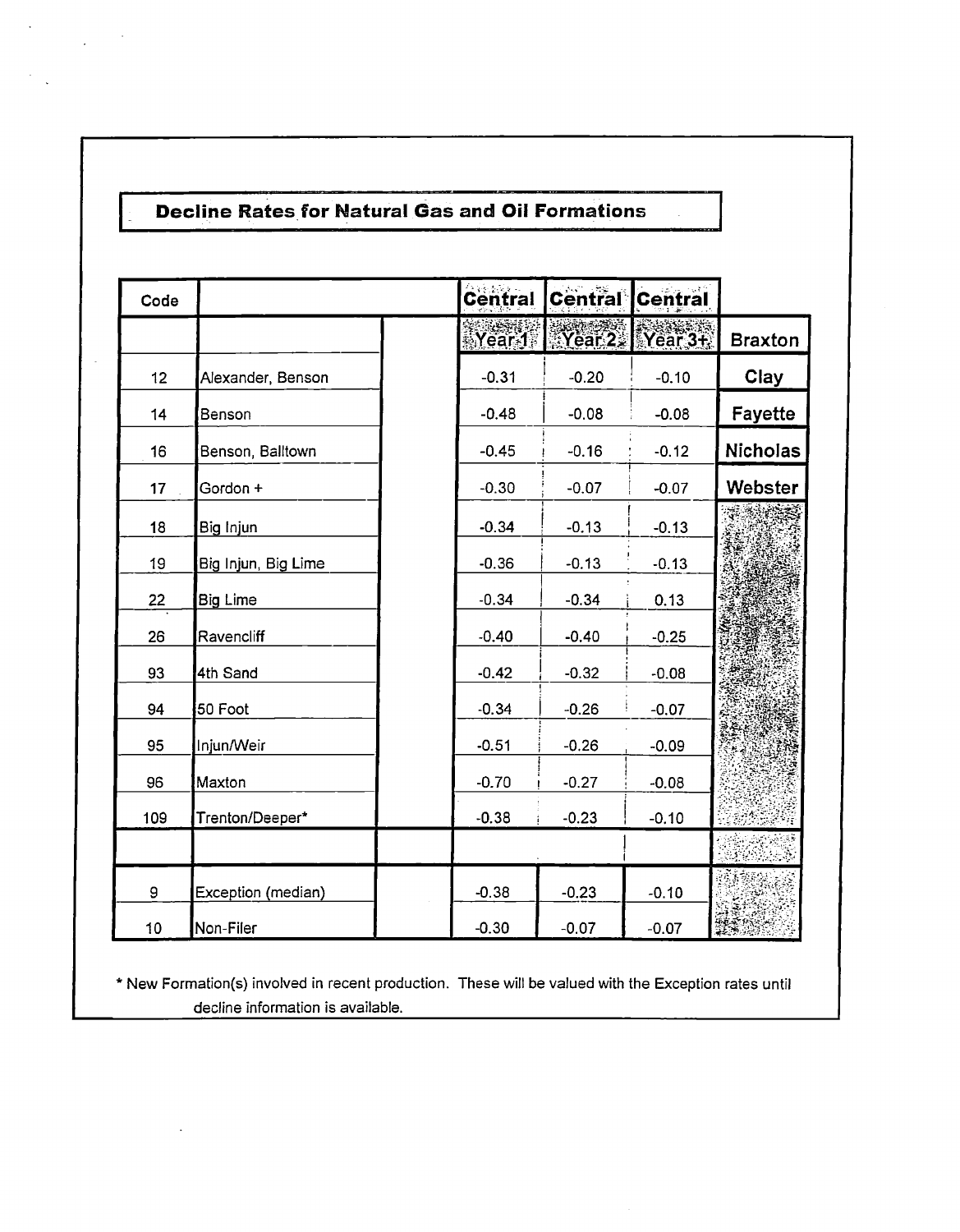$\sim$  $\ddot{\phantom{a}}$ 

| Code         |                          |       | <b>East</b>       | East :         | East.       |                 |
|--------------|--------------------------|-------|-------------------|----------------|-------------|-----------------|
|              |                          | t y f | Year <sup>7</sup> | <b>XYear 2</b> | $Year3 + 3$ | <b>Berkeley</b> |
| $\mathbf{1}$ | Oriskany                 |       | $-0.30$           | $-0.30$        | $-0.19$     | Grant           |
| 14           | Benson                   |       | $-0.31$           | $-0.17$        | $-0.12$     | Greenbrier      |
| 20           | Benson +                 |       | $-0.44$           | $-0.20$        | $-0.08$     | Hampshire       |
| 21           | Benson, Fifth            |       | $-0.29$           | $-0.28$        | $-0.09$     | Hardy           |
| 32           | Brallier +               |       | $-0.48$           | $-0.20$        | $-0.05$     | Jefferson       |
| 33           | Elk, Benson              |       | $-0.39$           | $-0.21$        | $-0.08$     | Mineral         |
| 34           | Elk, Benson, Riley       |       | $-0.53$           | $-0.19$        | $-0.05$     | Monroe          |
| 35           | Elk, Benson, Riley +     |       | $-0.36$           | $-0.19$        | $-0.11$     | Morgan          |
| 36           | Elk, Benson, Balltown    |       | $-0.34$           | $-0.18$        | $-0.11$     | Pendelton       |
| 37           | Elk, Alexander, Benson   |       | $-0.50$           | $-0.07$        | $-0.07$     | Pocahontas      |
| 38           | Elk, Alexander, Benson + |       | $-0.40$           | $-0.16$        | $-0.16$     | Preston         |
| 39           | Hunterville              |       | $-0.31$           | $-0.31$        | $-0.14$     | Randolph        |
| 40           | Fox, Haverty             |       | $-0.36$           | $-0.21$        | $-0.15$     | <b>Summers</b>  |
| 93           | 4th Sand                 |       | $-0.42$           | $-0.32$        | $-0.08$     | <b>Tucker</b>   |
| 94           | 50 Foot                  |       | $-0.34$           | $-0.26$        | $-0.07$     |                 |
| 95           | Injun/Weir               |       | $-0.51$           | $-0.26$        | $-0.09$     |                 |
| 96           | Maxton                   |       | $-0.70$           | $-0.27$        | $-0.08$     |                 |
|              |                          |       |                   |                |             |                 |
| 9            | Exception (median)       |       | $-0.39$           | $-0.21$        | $-0.09$     |                 |
| 10           | Non-Filer                |       | $-0.29$           | $-0.07$        | $-0.05$     |                 |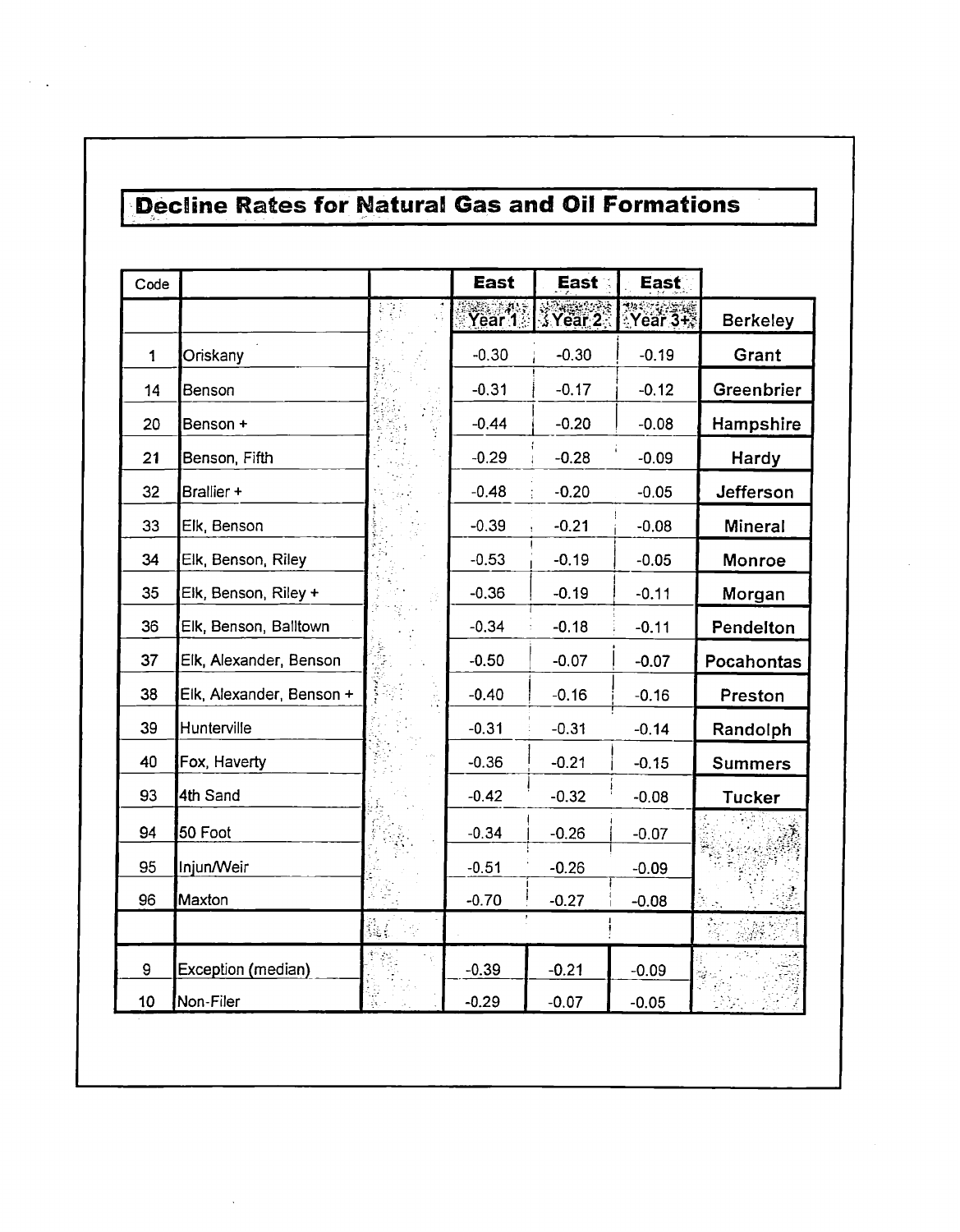$\ddot{\phantom{a}}$ 

| Code |                            |      | <b>North</b> | North            | North?    |                |
|------|----------------------------|------|--------------|------------------|-----------|----------------|
|      |                            |      |              | RYear 1: KYear 2 | $Year3+3$ | <b>Brooke</b>  |
| 11   | Gordon                     |      | $-0.47$      | $-0.31$          | $-0.09$   | <b>Hancock</b> |
| 13   | Alexander, Benson, Riley   |      | $-0.26$      | $-0.16$          | $-0.15$   | Marshall       |
| 15   | Benson, Riley              |      | $-0.18$      | $-0.16$          | $-0.06$   | Ohio           |
| 93   | 4th Sand                   |      | $-0.42$      | $-0.32$          | $-0.08$   | <b>Tyler</b>   |
| 94   | 50 Foot                    | શ્રી | $-0.34$      | $-0.26$          | $-0.07$   | Wetzel         |
| 95   | Injun/Weir                 |      | $-0.51$      | $-0.26$          | $-0.09$   |                |
| 96   | Maxton                     |      | $-0.70$      | $-0.27$          | $-0.08$   |                |
| 97   | Coalbed Methane (vertical) |      | $-0.23$      | $-0.08$          | $-0.05$   |                |
|      |                            |      |              |                  |           |                |
| 9    | Exception (median)         |      | $-0.38$      | $-0.26$          | $-0.08$   |                |
| 10   | Non-Filer                  |      | $-0.18$      | $-0.16$          | $-0.06$   |                |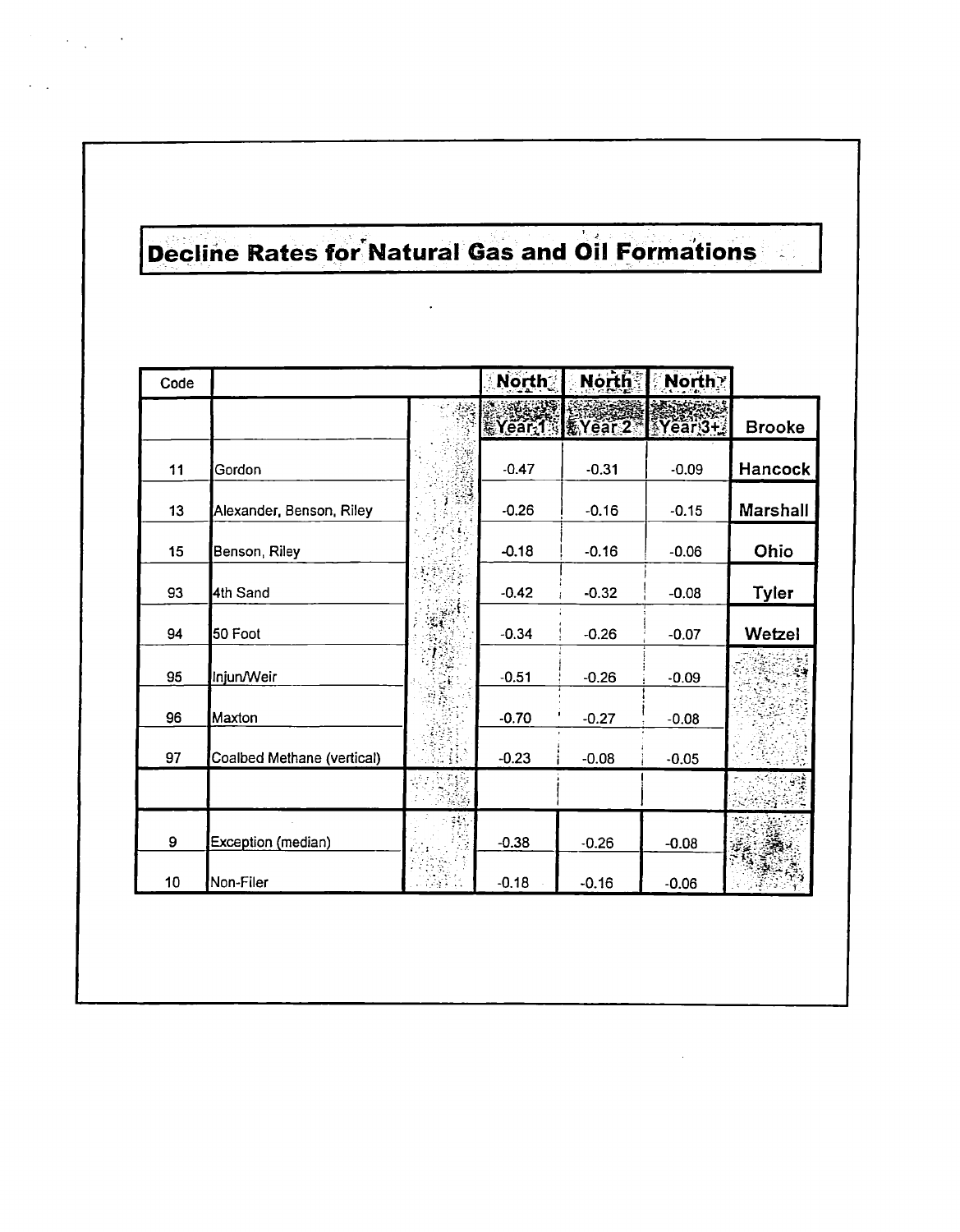| Code |                                        |           | North<br>Central    | North<br>Central     | North<br><b>Central</b>                                       |                                               |
|------|----------------------------------------|-----------|---------------------|----------------------|---------------------------------------------------------------|-----------------------------------------------|
|      |                                        |           | $\sim$ Year 1 $\gg$ | $\sim$ Year 2 $\sim$ | $2.12$ $\sqrt{2}$ $\sqrt{2}$ $\sqrt{2}$ $\sqrt{2}$ $\sqrt{2}$ | Barbour                                       |
| 11   | Gordon                                 |           | $-0.41$             | $-0.14$              | $-0.12$                                                       | Doddridge                                     |
| 12   | Alexander, Benson                      |           | $-0.37$             | -0.19                | $-0.11$                                                       | Gilmer                                        |
| 13   | Alexander, Benson, Riley               |           | -0.40               | $-0.28$              | $-0.05$                                                       | Harrison                                      |
| 14   | Benson                                 |           | $-0.31$             | $-0.17$              | $-0.12$                                                       | Lewis                                         |
| 15   | Benson, Riley                          |           | $-0.34$             | $-0.17$              | $-0.14$                                                       | Marion                                        |
| 18   | Big Injun                              |           | -0.36               | $-0.16$              | $-0.13$                                                       | Monongalia                                    |
| 21   | Benson, Fifth                          | 41<br>t i | $-0.31$             | $-0.20$              | $-0.14$                                                       | Taylor                                        |
| 28   | Weir                                   | ۰,<br>¥   | $-0.34$             | -0.34                | -0.07                                                         | Upshur                                        |
|      |                                        |           | $-0.28$             | $-0.28$              | $-0.23$                                                       |                                               |
| 29   | <b>Weir +</b>                          |           | $-0.34$             | -0.16                | $-0.11$                                                       |                                               |
| 33   | Elk, Benson                            | Ţ         | $-0.42$             | $-0.27$              | $-0.08$                                                       |                                               |
| 34   | <b>Eik, Benson, Riley</b>              |           |                     |                      |                                                               |                                               |
| 37   | Elk, Alexander, Benson                 |           | $-0.49$             | $-0.23$              | $-0.08$                                                       |                                               |
| 38   | Elk, Alexander, Benson +               |           | $-0.38$             | -0.20                | $-0.12$                                                       |                                               |
| 40   | Fox, Haverty                           | Ś         | $-0.46$             | -0.16                | $-0.08$                                                       |                                               |
| 50   | Rhinestreet                            |           | $-0.28$             | $-0.03$              | $-0.03$                                                       |                                               |
| 57   | Alexander, Benson, Balltown            |           | $-0.39$             | $-0.26$              | $-0.08$                                                       |                                               |
| 58   | Alexander                              |           | $-0.35$             | -0.20                | -0.10                                                         |                                               |
| 59   | Alexander+                             |           | $-0.39$             | $-0.22$              | $-0.10$                                                       |                                               |
| 60   | Alexander, Benson, Riley+              |           | $-0.39$             | $-0.35$              | $-0.12$                                                       |                                               |
| 61   | Baltown                                | 9         | $-0.35$             | $-0.20$              | $-0.10$                                                       |                                               |
| 62   | Balltown, Speechley                    |           | $-0.28$             | $-0.22$              | -0.10                                                         |                                               |
| 63   | Battown, Speechley +                   | Ì         | -0.30               | -0.13                | -0.10                                                         |                                               |
| 64   | Benson, Balltown, Speechley            |           | $-0.28$             | $-0.22$              | $-0.09$                                                       |                                               |
| 65   | Benson, Bradford                       |           | $-0.37$             | -0.20                | $-0.10$                                                       |                                               |
| 66   | Benson, Balltown                       |           | $-0.29$             | -0.23                | $-0.11$                                                       |                                               |
| 67   | Benson, Riley +                        | Ş.        | $-0.38$             | $-0.14$              | $-0,10$                                                       |                                               |
| 68   | Benson, Speechley                      | Ă         | $-0.30$             | -0.22                | $-0.14$                                                       |                                               |
| 69   | Brailier, Elk                          |           | $-0.42$             | -0.20                | $-0.13$                                                       |                                               |
| 70   | <b>Braifier</b>                        |           | -0.40               | $-0.22$              | $-0.15$                                                       |                                               |
| 71   | Deeper/Onondago or Oriskany/Heiderberg | 詩         | $-0.24$             | $-0.24$              | $-0.03$                                                       |                                               |
| 72   | E <b>lk,</b> Alexander                 | śξ        | $-0.42$             | $-0.22$              | $-0.09$                                                       |                                               |
| 73   | <b>Elk, Benson +</b>                   | V.        | -0.38               | $-0.20$              | -0.12                                                         |                                               |
| 74   | Еk                                     |           | -0.43               | $-0.12$              | $-0.10$                                                       |                                               |
| 75   | Elk, Riley                             |           | $-0.60$             | -0.35                | $-0.17$                                                       |                                               |
| 76   | $Fax +$                                |           | -0.46               | -0.18                | $-0.09$                                                       |                                               |
| 77   | Haverty, Elk, Benson (no Alexander)    | ¥         | -0.35               | -0.16                | -0.16                                                         |                                               |
| 78   | Haverty                                |           | -0.45               | -0.15                | $-0.15$                                                       |                                               |
| 79   | Riey                                   | Ř<br>医尿   | -0.44               | $-0.22$              | $-0.10$                                                       |                                               |
| 80   | <b>Speechley</b>                       |           | -0.30               | -0.18                | -0.09                                                         |                                               |
| 81   | Alexander, Benson, Speechley           | ÷         | $-0.39$             | $-0.24$              | $-0.10$                                                       |                                               |
| 82   | Haverty, Elk, Alexander                |           | -0.47               | $-0.14$              | $-0.14$                                                       |                                               |
| 85   | Fifth Oil                              | 「楽器を指導」   | $-0.45$             | $-0.25$              | $-0.22$                                                       |                                               |
| 87   | <b>Bayard All</b>                      |           | $-0.30$             | -0.20                | -0.05                                                         |                                               |
| 88   | Filth                                  |           | -0.29               | $-0.18$              | $-0.12$                                                       |                                               |
| 89   | Fith +                                 |           | -0.25               | $-0.15$              | -0.13                                                         |                                               |
| 90   | Gordon/Injun All                       |           | -0.41               | $-0.23$              | $-0.23$                                                       |                                               |
| 91   | Squaw                                  |           | -0.37               | -0.31                | $-0.06$                                                       |                                               |
| 92   | lnjun +                                |           | $-0.34$             | $-0.22$              | $-0.22$                                                       |                                               |
| 93   | 4th Sand                               |           | $-0.42$             | $-0.32$              | $-0.08$                                                       |                                               |
| 94   | 50 Foot                                | 深度学       | $-0.34$             | $-0.26$              | $-0.07$                                                       |                                               |
| 95   |                                        |           | -0.51               | $-0.26$              | -0.09                                                         |                                               |
|      | <b>InjurvWeir</b>                      |           | -0.70               | $-0.27$              | $-0.08$                                                       |                                               |
| 96   | Maxton                                 | 医囊炎       | $-0.23$             | $-0.08$              | $-0.05$                                                       |                                               |
| 97   | Coalbed Methane (vertical)             |           | $-0.37$             | $-0.20$              |                                                               |                                               |
| 109  | Trenton/Deeper*                        | З.,       |                     | j.                   | -0.10                                                         | $\sim 10^6$<br>$\mathbb{C} \times \mathbb{C}$ |
|      |                                        |           |                     |                      |                                                               | ¢,<br>÷.                                      |
| 9    | Exception (median)                     | ुरु       | -0.37               | -0.20                | $-0.10$                                                       | ŕ,                                            |
| 10   | Non-Filer                              | Ĵ.        | $-0.23$             | $-0.03$              | $-0.03$                                                       |                                               |

 $\mathcal{O}(\mathcal{O}(\log n))$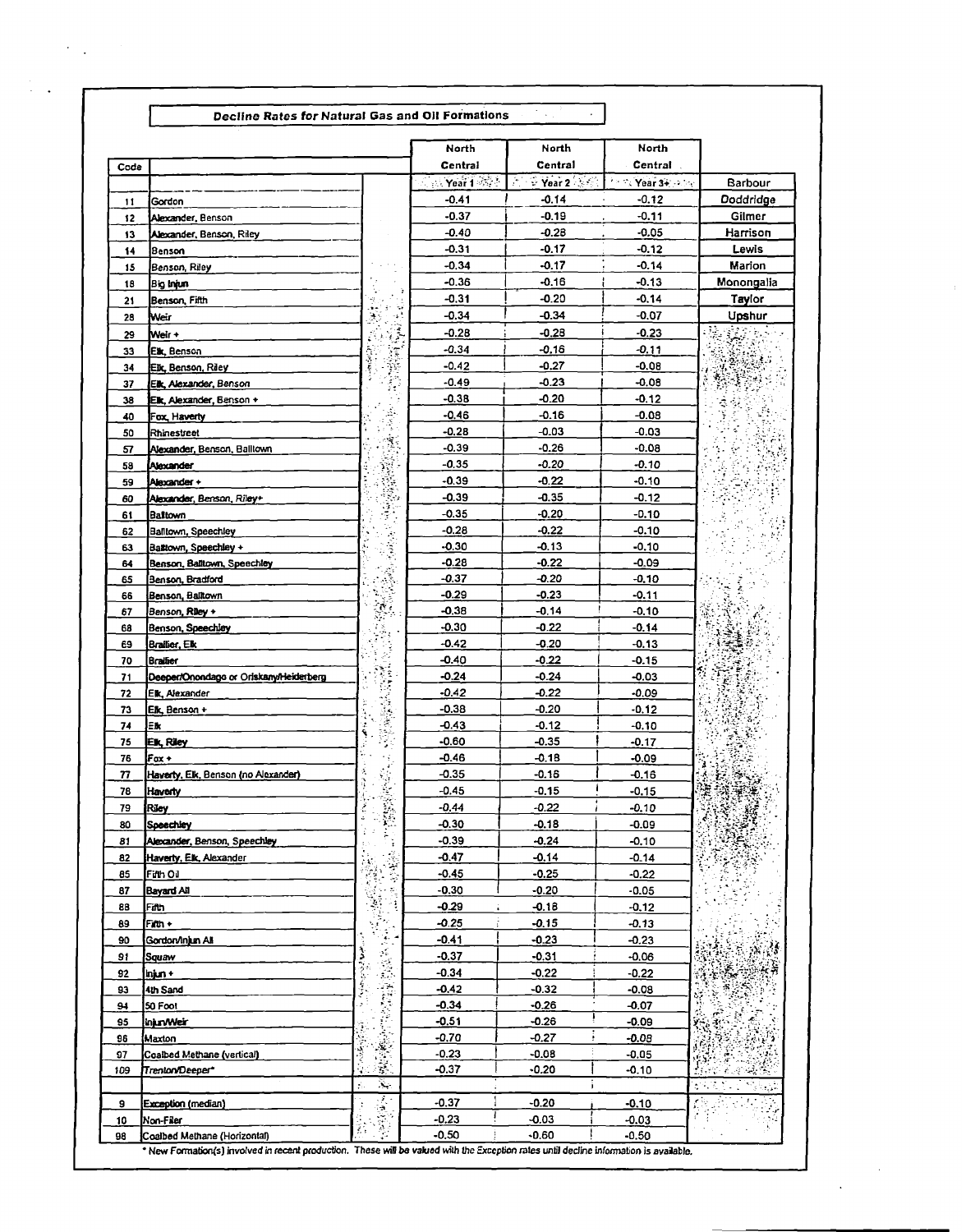|      |                                                                                   |                             | North   | North              | North                            |                  |
|------|-----------------------------------------------------------------------------------|-----------------------------|---------|--------------------|----------------------------------|------------------|
| Code |                                                                                   |                             | West    | West               | West                             |                  |
|      |                                                                                   |                             | Year 1  | Year 2             | Y <sub>ear</sub> 34 <sub>3</sub> | <b>Pleasants</b> |
| 2    | Huron, Rhinestreet                                                                | 一体病                         | -0.41   | $-0.26$            | $-0.07$                          | Ritchie          |
| 4    | Huron                                                                             |                             | $-0.42$ | $-0.24$            | $-0.14$                          | Wood             |
| 5    | Huron, Shale, Above Huron                                                         | $\ddot{\bullet}$            | $-0.39$ | $-0.25$            | $-0.14$                          | 经信托              |
| 8    | Berea                                                                             |                             | $-0.31$ | $-0.15$            | $-0.15$                          |                  |
| 11   | Gordon                                                                            |                             | $-0.38$ | $-0.10$            | -0.10                            |                  |
| 12   | Alexander, Benson (No Riley)                                                      |                             | $-0.34$ | $-0.23$            | $-0.10$                          |                  |
| 13   | Alexander, Benson, Riley                                                          | Ų,                          | $-0.32$ | $-0.20$            | -0.10                            | ٠÷               |
| 14   | Benson                                                                            |                             | $-0.19$ | $-0.19$            | -0.10                            |                  |
| 44   | Rhinestreet, Huron, Shallow Shale                                                 |                             | $-0.43$ | $-0.28$            | $-0.11$                          |                  |
| 47   | Alexander, Riley, (no Benson)                                                     | <b>THE SECTION</b>          | $-0.41$ | -0.05              | $-0.05$                          |                  |
| 48   | Rhinestreet, Alexander, Benson, Riley                                             |                             | $-0.31$ | $-0.24$            | $-0.10$                          |                  |
| 49   | Weir, Squaw, Big Injun                                                            | $\mathcal{L}_{\mathcal{F}}$ | $-0.27$ | $-0.17$            | $-0.07$                          |                  |
| 50   | Rhinestreet                                                                       | ÷.                          | $-0.40$ | $-0.27$            | $-0.27$                          |                  |
| 51   | Rhinestreet +                                                                     | D.                          | $-0.36$ | -0.21              | $-0.10$                          |                  |
| 52   | All Upper Devonian (undiv)                                                        | ó,<br>ś                     | $-0.48$ | $-0.33$            | $-0.19$                          |                  |
| 53   | Huron, Chemung                                                                    | Y                           | $-0.35$ | $-0.11$            | $-0.09$                          |                  |
| 54   | Huron, Hampshire, Pocono                                                          |                             | $-0.12$ | $-0.12$            | $-0.11$                          |                  |
| 55   | Upper Devonian (above Huron)                                                      |                             | $-0.46$ | $-0.33$            | $-0.23$                          |                  |
| 56   | Chemung Sands=Riley, Bradford, Balltown, Speechley&Warren(no Benson or Alexander) | ٥.<br>Ì                     | $-0.28$ | $-0.18$            | $-0.10$                          |                  |
| 83   | Huron Oil                                                                         | þ.<br>ł,                    | $-0.74$ | $-0.44$            | $-0.40$                          |                  |
| 93   | 4th Sand                                                                          | Ĵ.                          | $-0.42$ | $-0.32$            | $-0.08$                          |                  |
| 94   | 50 Foot                                                                           | ×                           | $-0.34$ | $-0.26$            | $-0.07$                          |                  |
| 95   | Injun/Weir                                                                        |                             | $-0.51$ | $-0.26$            | $-0.09$                          |                  |
| 96   | Maxton                                                                            |                             | $-0.70$ | $-0.27$            | $-0.08$                          |                  |
| 109  | Trenton/Deeper*                                                                   | $\cdot$ ).                  | $-0.39$ | $-0.24$            | $-0.10$                          |                  |
|      |                                                                                   | J.                          |         |                    |                                  |                  |
| 9    | Exception (median)                                                                | t'A                         | $-0.39$ | $-0.24$<br>$-0.05$ | $-0.10$<br>$-0.05$               |                  |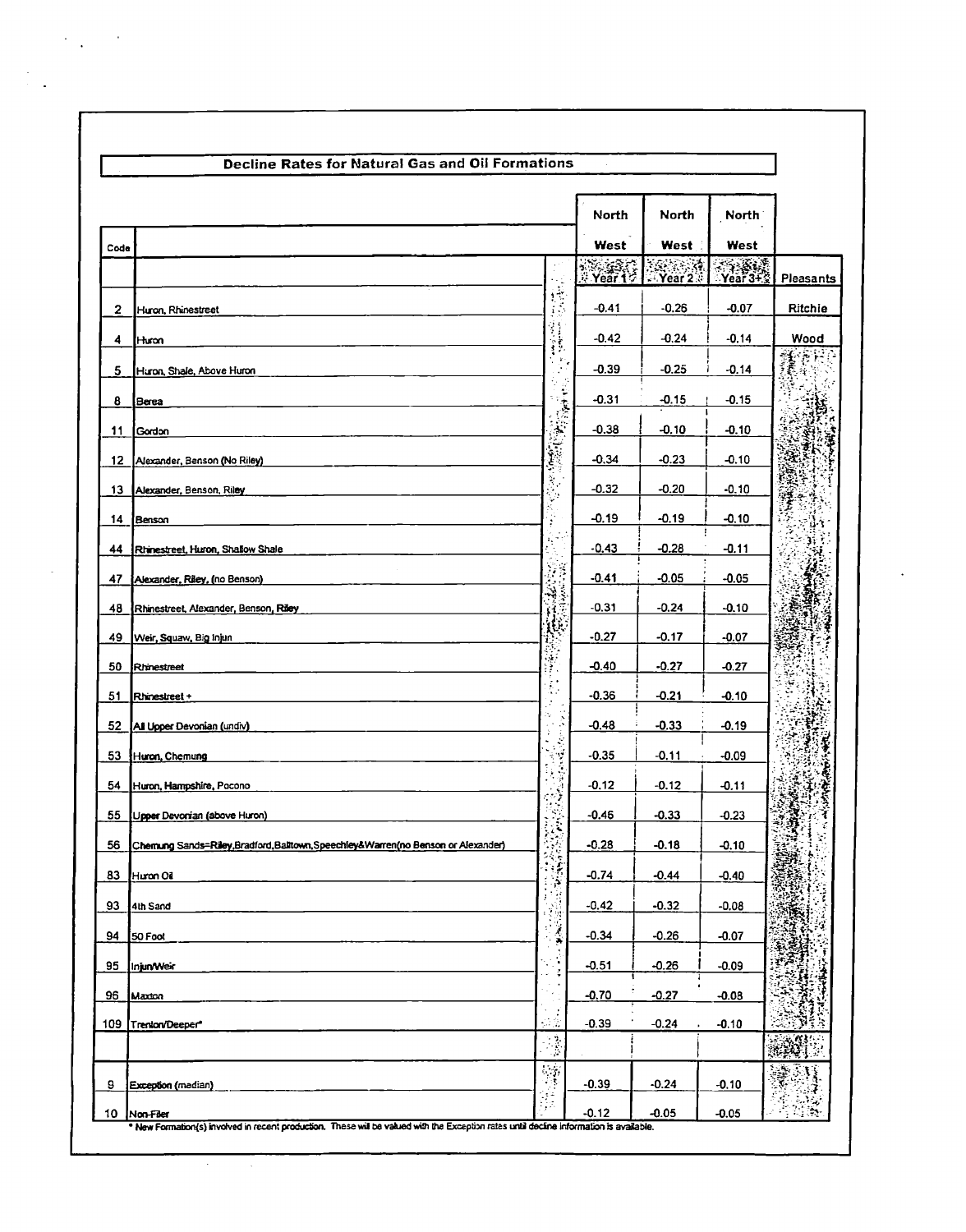# Annual Production Rate Changes for Natural Gas and Oil Formations

 $\label{eq:2} \mathcal{L} = \mathcal{L} \left( \frac{1}{\sqrt{2}} \sum_{i=1}^n \frac{1}{\sqrt{2}} \sum_{j=1}^n \frac{1}{\sqrt{2}} \sum_{i=1}^n \frac{1}{\sqrt{2}} \sum_{j=1}^n \frac{1}{\sqrt{2}} \sum_{j=1}^n \frac{1}{\sqrt{2}} \sum_{j=1}^n \frac{1}{\sqrt{2}} \sum_{j=1}^n \frac{1}{\sqrt{2}} \sum_{j=1}^n \frac{1}{\sqrt{2}} \sum_{j=1}^n \frac{1}{\sqrt{2}} \sum_{j=1}^n \frac{1}{\sqrt$ 

 $\ddot{\phantom{a}}$ 

| Code |                              |                                  | <b>South</b>                         | South                | South     |          |
|------|------------------------------|----------------------------------|--------------------------------------|----------------------|-----------|----------|
|      |                              |                                  | ુઓ<br>$\sim$ $\sim$<br><b>Near 1</b> | $\frac{1}{2}$ Year 2 | 笔 Year 3+ | McDowell |
| 8    | Berea                        |                                  | $-0.34$                              | $-0.15$              | $-0.15$   | Mercer   |
| 22   | Big Lime                     |                                  | $-0.31$                              | $-0.19$              | $-0.07$   | Raleigh  |
| 23   | Big Lime, Maxton             |                                  | $-0.31$                              | $-0.19$              | $-0.07$   | Wyoming  |
| 24   | <b>Big Lime, Ravencliff</b>  |                                  | $-0.29$                              | $-0.29$              | $-0.17$   |          |
| 25   | Berea +                      | $\mathcal{F}^{\pm}$              | $-0.37$                              | $-0.12$              | $-0.08$   |          |
| 26   | Ravencliff                   |                                  | $-0.40$                              | $-0.08$              | $-0.07$   | e<br>S   |
| 28   | Weir                         | 41                               | $-0.44$                              | $-0.20$              | $-0.10$   |          |
| 29   | Weir +                       |                                  | $-0.28$                              | $-0.21$              | $-0.08$   |          |
| 30   | <u>Weir, Big Lime</u>        |                                  | $-0.37$                              | $-0.19$              | $-0.13$   |          |
| 42   | Maxton, Ravencliff           |                                  | $-0.40$                              | $-0.08$              | $-0.07$   |          |
| 93   | 4th Sand                     |                                  | $-0.42$                              | $-0.32$              | $-0.08$   |          |
| 94   | 50 Foot                      |                                  | $-0.34$                              | $-0.26$              | $-0.07$   |          |
| 95   | Injun/Weir                   | $\mathcal{G}$                    | $-0.51$                              | $-0.26$              | $-0.09$   |          |
| 96   | Maxton                       |                                  | $-0.27$                              | $-0.13$              | $-0.09$   |          |
| 97   | Coalbed Methane (Vertical)   | $\mathcal{F}_{\mathbb{C}}$<br>٠ż | $+0.03$                              | $+0.10$              | $-0.05$   |          |
|      |                              | 741                              |                                      |                      |           |          |
| 9    | Exception (median)           | ÷÷.                              | $-0.36$                              | $-0.19$              | $-0.08$   |          |
| 10   | Non-Filer                    |                                  | $-0.23$                              | $-0.08$              | $-0.05$   |          |
| 98   | Coalbed Methane (Horizontal) | يلاو                             | $-0.50$                              | $-0.60$              | $-0.50$   |          |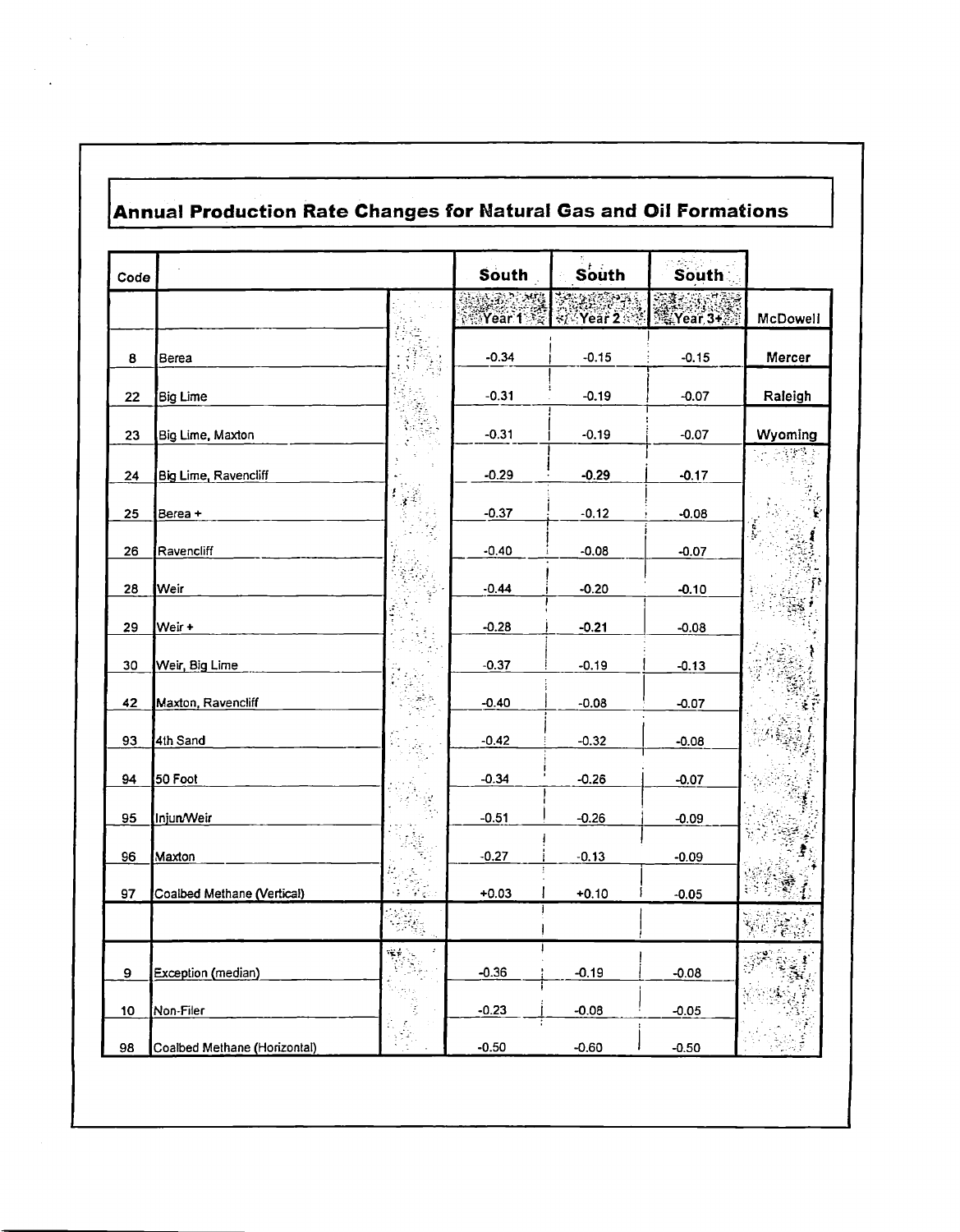|      |                           |          | South          | South                              | South          |               |
|------|---------------------------|----------|----------------|------------------------------------|----------------|---------------|
| Code |                           |          | <b>Central</b> | Central                            | <b>Central</b> |               |
|      |                           |          |                | $\mathcal{R}$                      | <b>ANDER</b>   |               |
|      |                           |          | Vear1          | $\frac{1}{2}$ Year 2 $\frac{1}{2}$ | $Near3 + 3$    | Boone         |
|      |                           |          |                |                                    |                |               |
| 3    | Devonian Shale            |          | $-0.23$        | $-0.08$                            | $-0.05$        | Kanawha       |
|      |                           |          | $-0.31$        |                                    |                |               |
| 4    | Huron                     |          |                | $-0.15$                            | $-0.04$        |               |
| 8    | Berea                     |          | $-0.23$        | $-0.14$                            | $-0.09$        |               |
|      |                           |          |                |                                    |                |               |
| 18   | Big Injun                 |          | $-0.29$        | $-0.25$                            | $-0.12$        |               |
|      |                           |          |                |                                    |                |               |
| 27   | Huron, Shales above Huron |          | $-0.21$        | $-0.08$                            | $-0.05$        |               |
| 28   | Weir                      |          | $-0.30$        | $-0.21$                            | $-0.14$        |               |
|      |                           |          |                |                                    |                |               |
| 29   | Weir +                    |          | $-0.31$        | $-0.25$                            | $-0.09$        |               |
| 31   | Devonian Shales +         |          | $-0.27$        | $-0.07$                            | $-0.05$        |               |
|      |                           |          |                |                                    |                |               |
| 86   | Big Injun-Oil             |          | $-0.19$        | $-0.18$                            | $-0.10$        |               |
|      |                           |          |                |                                    |                |               |
| 93   | 4th Sand                  |          | $-0.42$        | $-0.32$                            | $-0.08$        |               |
| 94   | 50 Foot                   |          | $-0.34$        | $-0.26$                            | $-0.07$        |               |
|      |                           |          |                |                                    |                |               |
| 95   | Injun/Weir                |          | $-0.51$        | $-0.26$                            | $-0.09$        |               |
|      |                           |          |                |                                    |                |               |
| 96   | Maxton                    |          | $-0.70$        | $-0.27$                            | $-0.08$        |               |
| 109  | Trenton/Deeper*           | 역자<br>탄생 | $-0.30$        | $-0.21$                            | $-0.08$        |               |
|      |                           |          |                |                                    |                | $\mathcal{S}$ |
|      |                           | ă.       |                |                                    |                |               |
| 9    | Exception (median)        |          | $-0.30$        | $-0.21$                            | $-0.08$        |               |
|      |                           |          |                |                                    |                |               |
| 10   | Non-Filer                 |          | $-0.19$        | $-0.07$                            | $-0.04$        |               |

 $\label{eq:2.1} \mathcal{L}_{\mathcal{A}}(\mathcal{A}) = \mathcal{L}_{\mathcal{A}}(\mathcal{A}) = \mathcal{L}_{\mathcal{A}}(\mathcal{A})$ 

 $\begin{array}{c} \mathcal{L}_{\mathcal{A}} \\ \mathcal{L}_{\mathcal{A}} \\ \mathcal{L}_{\mathcal{A}} \end{array}$ 

\* New Formation(s) involved in recent production. These will be valued with the Exception rates until<br>decline information is available.  $\bar{\mathcal{A}}$ 

 $\mathcal{L}^{\text{max}}_{\text{max}}$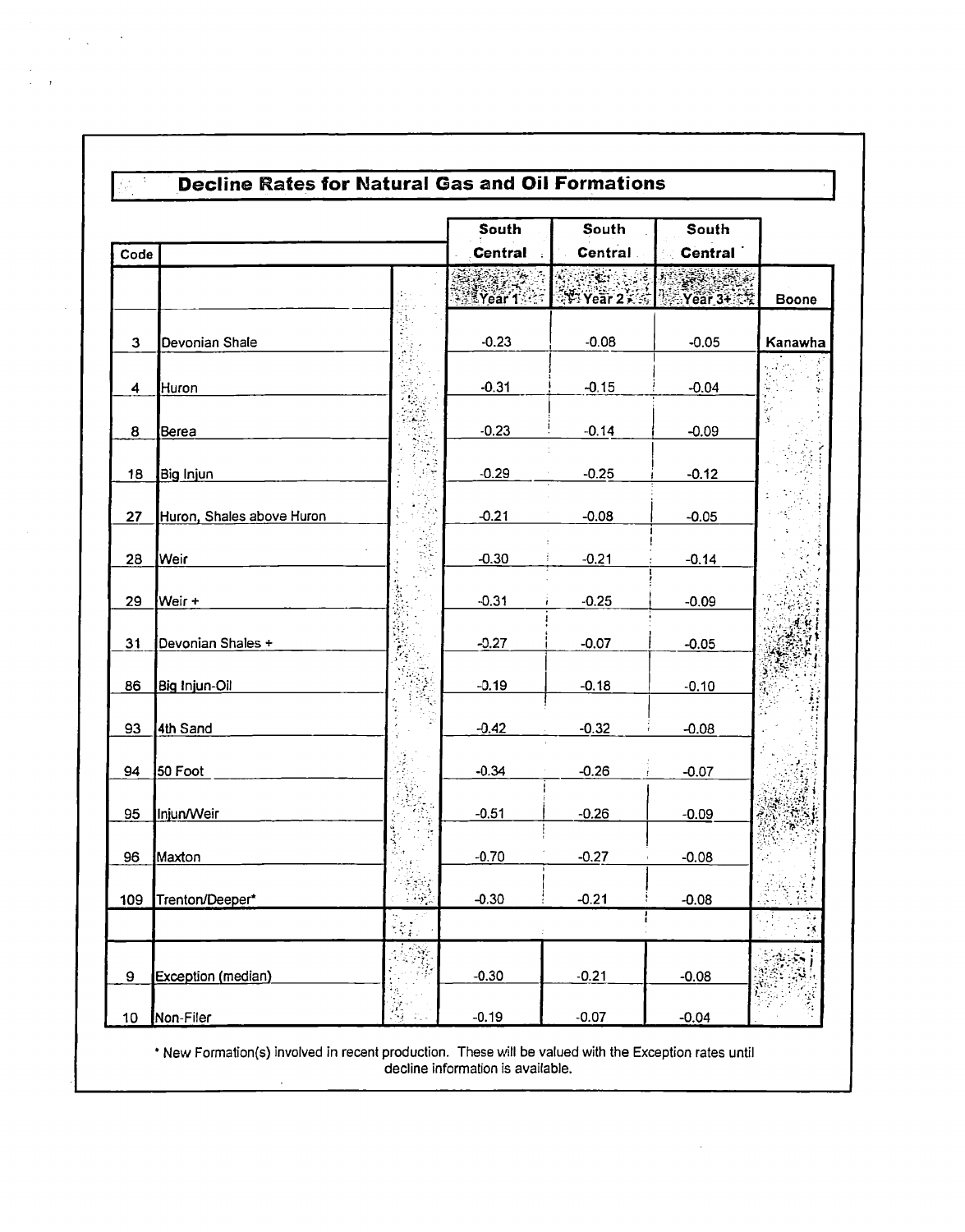|      |                    | South                                | South            | South   |         |
|------|--------------------|--------------------------------------|------------------|---------|---------|
| Code |                    | West                                 | West             | West    |         |
|      |                    | - 23<br>$\cdot$ Year 1: $\mathbb{Z}$ | $Y \cong$ Year 2 | Year 3+ | Cabell  |
| 3    | Devonian Shale     | $-0.31$                              | $-0.15$          | $-0.04$ | Lincoln |
| 8    | Berea              | $-0.36$                              | $-0.11$          | $-0.11$ | Logan   |
| 18   | Big Injun          | $-0.38$                              | $-0.22$          | $-0.04$ | Mingo   |
| 22   | <b>Big Lime</b>    | $-0.19$                              | $-0.19$          | $-0.19$ | Wayne   |
| 43   | Berea, Big Lime    | $-0.18$                              | $-0.18$          | $-0.18$ |         |
| 93   | 4th Sand           | $-0.42$                              | $-0.32$          | $-0.08$ |         |
| 94   | 50 Foot            | $-0.34$                              | $-0.26$          | $-0.07$ |         |
| 95   | Injun/Weir         | $-0.51$                              | $-0.26$          | $-0.09$ |         |
| 96   | Maxton             | $-0.70$                              | $-0.27$          | $-0.08$ |         |
| 109  | Trenton/Deeper*    | $-0.36$                              | $-0.22$          | $-0.08$ |         |
|      |                    |                                      |                  |         |         |
| 9    | Exception (median) | $-0.36$                              | $-0.22$          | $-0.08$ |         |
| 10   | Non-Filer          | $-0.18$                              | $-0.11$          | $-0.04$ |         |

 $\label{eq:2} \begin{split} \mathcal{L}_{\text{max}}(\mathbf{r}) = \mathcal{L}_{\text{max}}(\mathbf{r}) \mathcal{L}_{\text{max}}(\mathbf{r}) \mathcal{L}_{\text{max}}(\mathbf{r}) \mathcal{L}_{\text{max}}(\mathbf{r}) \mathcal{L}_{\text{max}}(\mathbf{r}) \mathcal{L}_{\text{max}}(\mathbf{r}) \mathcal{L}_{\text{max}}(\mathbf{r}) \mathcal{L}_{\text{max}}(\mathbf{r}) \mathcal{L}_{\text{max}}(\mathbf{r}) \mathcal{L}_{\text{max}}(\mathbf{r}) \mathcal{L}_{\text{max}}(\mathbf{r}) \mathcal$ 

 $\sim 10$ 

\* New Formation(s) involved in recent production. These will be valued with the Exception rates until<br>decline information is available.  $\mathcal{A}^{\mathcal{A}}$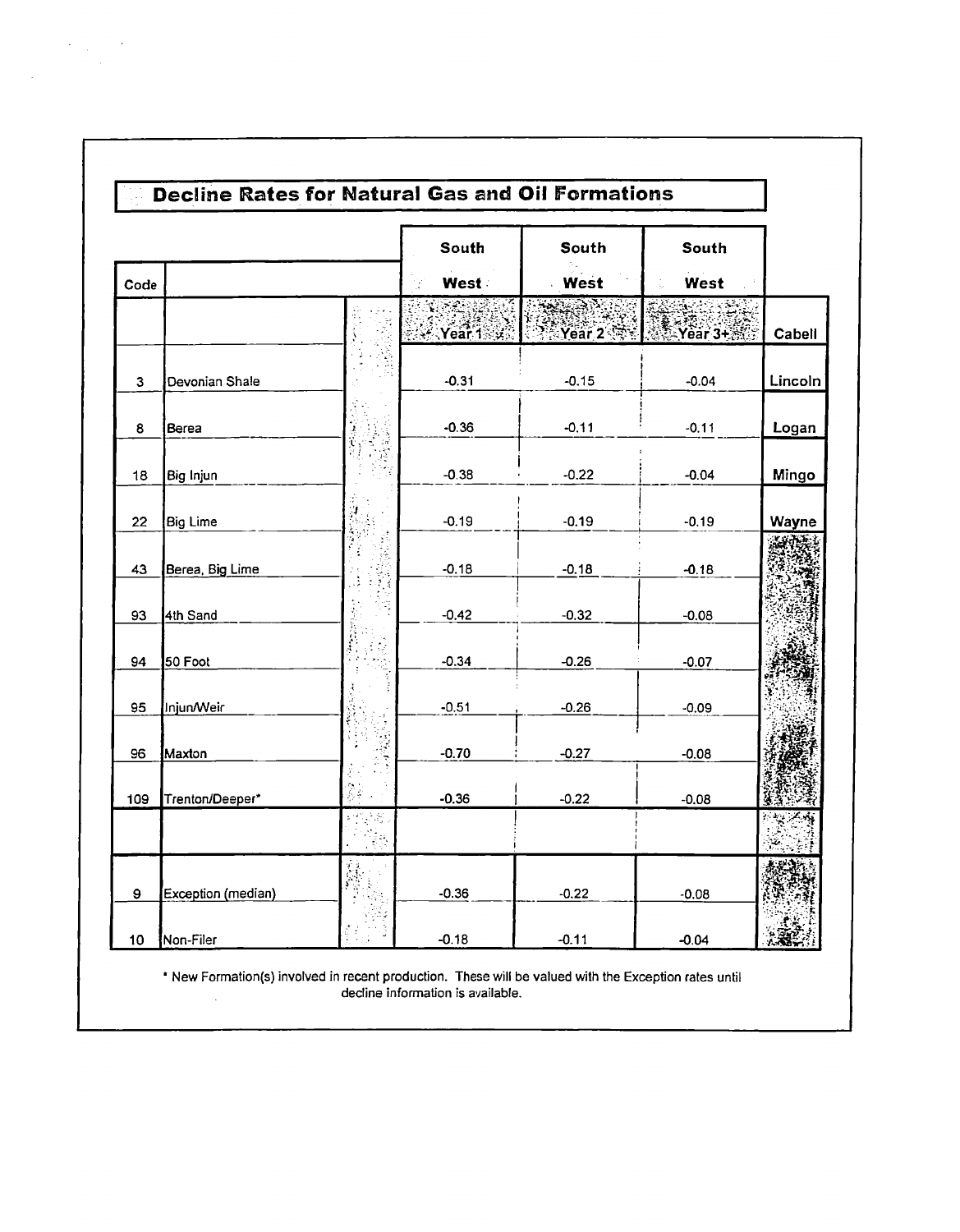|                |                                   |               | West           | West            | West           |             |
|----------------|-----------------------------------|---------------|----------------|-----------------|----------------|-------------|
| Code           |                                   |               | <b>Central</b> | <b>Central</b>  | <b>Central</b> |             |
|                |                                   |               |                | Year 1   Year 2 | Year 3+        | Calhoun     |
| $\overline{2}$ | Huron, Rhinestreet                |               | $-0.49$        | $-0.11$         | $-0.06$        | Roane       |
| 4              | Huron                             |               | $-0.33$        | $-0.22$         | $-0.14$        | <b>Wirt</b> |
| 27             | Huron, Shales above Huron         |               | $-0.42$        | $-0.23$         | $-0.12$        |             |
| 44             | Rhinestreet, Huron, Shallow Shale |               | $-0.51$        | $-0.14$         | $-0.11$        |             |
| 45             | Devonian Shale, Pocono            |               | $-0.25$        | $-0.17$         | $-0.12$        |             |
| 46             | Pocono                            |               | $-0.29$        | $-0.25$         | $-0.12$        |             |
| 84             | Big Injun - Oil                   |               | $-0.41$        | $-0.41$         | $-0.11$        |             |
| 93             | 4th Sand                          |               | $-0.42$        | $-0.32$         | $-0.08$        |             |
| 94             | 50 Foot                           |               | $-0.34$        | $-0.26$         | $-0.07$        |             |
| 95             | Injun/Weir                        |               | $-0.51$        | $-0.26$         | $-0.09$        |             |
| 96             | Maxton                            |               | $-0.70$        | $-0.27$         | $-0.08$        |             |
| 109            | Trenton/Deeper*                   |               | $-0.42$        | $-0.25$         | $-0.11$        |             |
|                |                                   | $\frac{2}{3}$ |                |                 |                |             |
| 9              | Exception (median)                |               | $-0.42$        | $-0.25$         | $-0.11$        |             |
| 10             | Non-Filer                         |               | $-0.25$        | $-0.11$         | $-0.06$        |             |

\* New Formation(s) involved in recent production. These will be valued with the Exception rates until decline information is available.